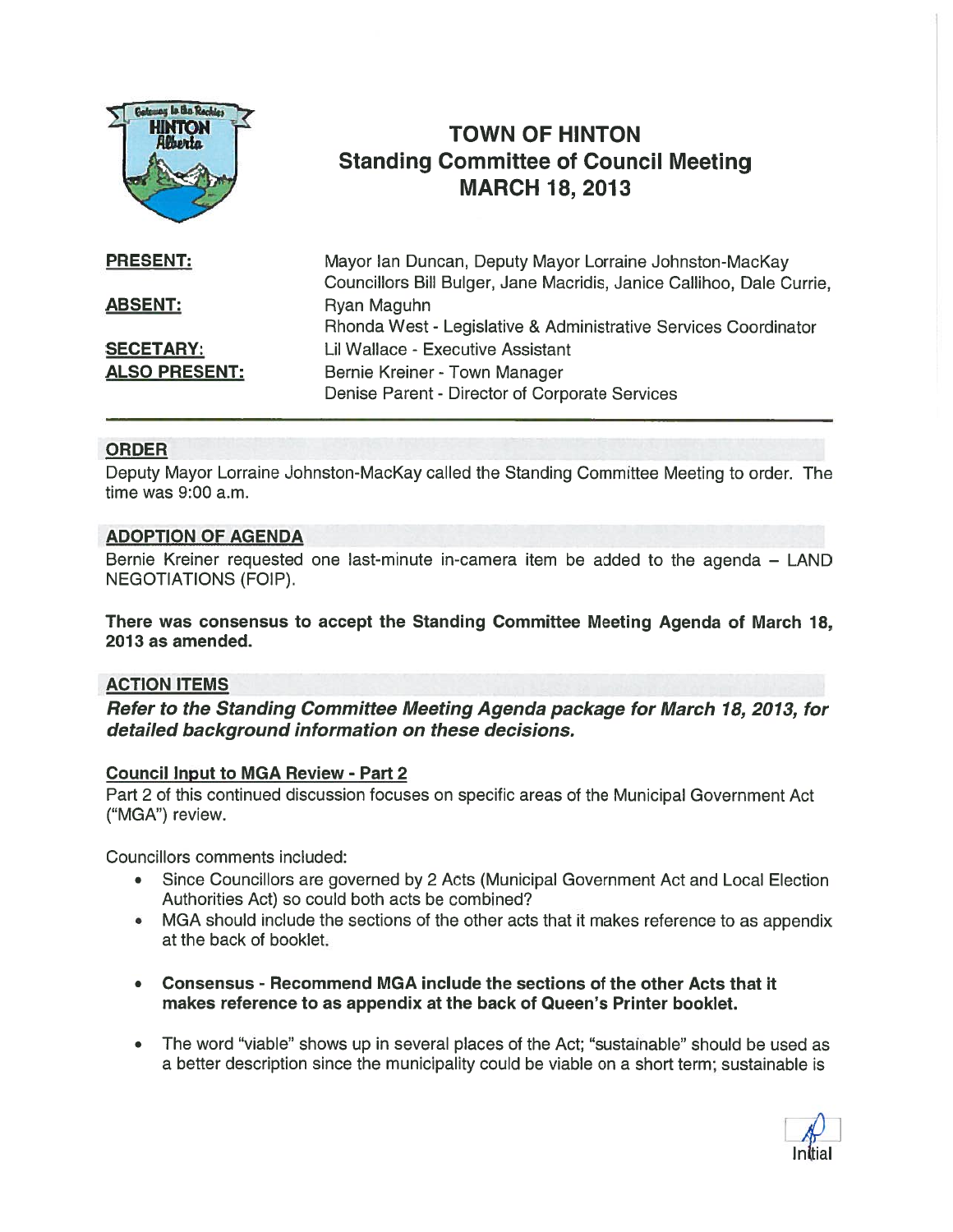long-term. Sustainable is more the intent. Consensus was to replace "viable" with "sustainable".

Council was then asked the question "Do you want broader financial authority? Should it be in the MGA?" Council was <sup>g</sup>iven the following example:

If expan<sup>d</sup> financial authority, be more specific who is charged those areas that are causing demand on the municipality (eg. oil trucks causing more sweeping of roads because of mud brought in when staying at hotels so charge <sup>a</sup> user fee or sales tax). The oil company should pay rather than all property taxpayers.

#### Consensus was yes, that municipalities should have broader financial authority and it should be included in the MGA.

Council developed and reviewed consensus positions of two pages of MGA review questions provided by the Alberta Urban Municipalities Association ("AUMA"). See attachment "A" to these minutes for these consensus positions.

<sup>A</sup> short recess was called at 10:25 a.m. The meeting resumed at 10:36 am. Councillor Bill Bulger left the meeting at 11:12 am due to <sup>a</sup> medical appointment.

## J. MACRIDIS - That Council extend the time for the Standing Committee Meeting beyond 3 hours.

**Carried** 

The time was 11:59 am

<sup>A</sup> short recess was called at 12:25 p.m. and the meeting resumed at 12:34 p.m. Councillor Bill Bulger returned to the meeting at 12:44 p.m.

## 2013 Provincial Budget Impacts

Denise Parent advised council that the budget will be reviewed in the next few weeks to determine the impact of the province decreasing the Municipal Sustainability Initiative ("MSI") funding. As the MSI funding continues to drop each year, the Long-Term Capital Plan will also have to be revisited.

The Town's financial statements for <sup>2012</sup> are anticipated to be presented to council in April as the auditors were here last week completing their review.

## There was consensus that this repor<sup>t</sup> be accepted for information.

## ADDITIONAL INFORMATION

## Urgent Matters from Council and Town Manager

Mayor Duncan informed council of <sup>a</sup> reques<sup>t</sup> by Hinton Minor Hockey to purchase <sup>a</sup> jersey to be signed by Dean McAmmond, have it framed in <sup>a</sup> case and hung at the recreation centre. Mr. McAmmond, who <sup>p</sup>layed in Hinton for <sup>a</sup> short period of time and eventually went on to <sup>p</sup>lay for the NHL, will be in Hinton for the upcoming PeeWee Provincials being held March <sup>21</sup> to 24, 2013 at the recreation centre.